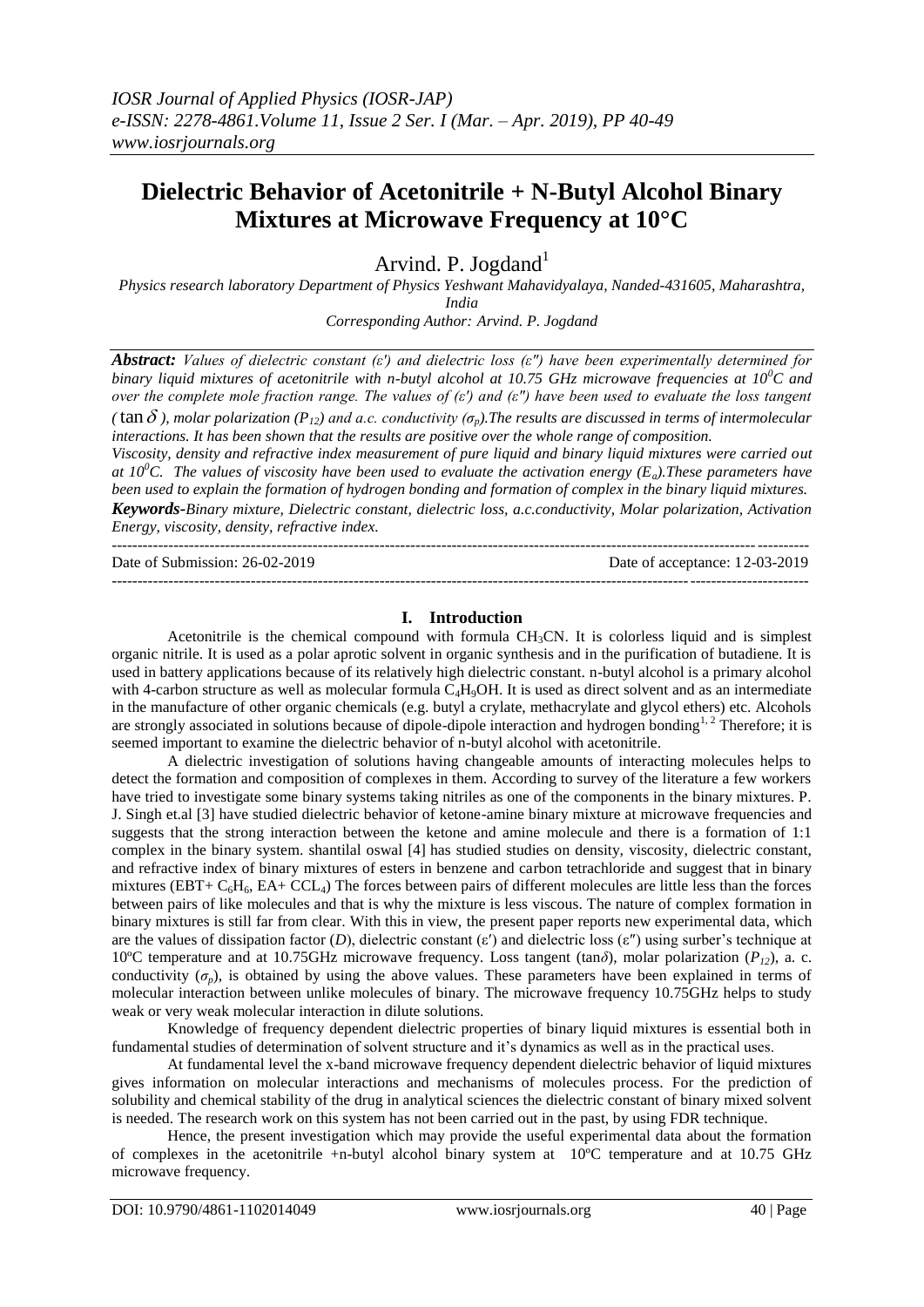## **II. Experimental Details**

The dissipation factor (D), dielectric constant ( $\mathcal{E}'$ ) and dielectric loss ( $\mathcal{E}''$ ) were measured using Surber's technique <sup>3,5-6</sup> of measuring the reflection coefficient from the air-dielectric boundary of the liquid in the microwave X-band at 10.75 GHz frequency and at  $10^{0}$ C temperature. The experimental setup is shown in figure1 was used to measure wavelength  $(\lambda d)$ . The dielectric closed cell has a movable short. To hold the liquid in the cell, a thin mica window, whose VSWR and attenuation were neglected, was introduced between the cell and the rest of the microwave bench. Here source of reflex klystron 2 K 25 (USSR) was used.

A plunger wave guide is converted into a cavity by introducing a coupling hole in the entrance and shorting the other end with the calibrated plunger. The sample occupies the entire volume of the cavity the frequency is kept constant and the length of the plunger cavity is changed. Hence, several nodes appear as one increase the length of the cavity plunger, whenever the length of the cavity equals the half integral multiples of the guide wave length inside the medium. The plunger wave guide resonates the distance through which the plunger is moved between the successive cavity nodes gives half of the wave length  $(\lambda d)$  of the microwave inside the medium.

The measurement of reflected power at resonance gives the attenuation coefficient of the sample<sup>1</sup>.Surber has derived the following relations for the dielectric parameters D,  $\mathcal{E}'$  and  $\mathcal{E}''$ 

$$
D = \tan \left[ 2 \tan^{-1} \left( \frac{\alpha_d \lambda_d}{2\pi} \right) \right]
$$
  
\n
$$
\varepsilon' = \left( \frac{\lambda_0}{\lambda_c} \right)^2 + \left( \frac{\lambda_0}{\lambda_d} \right)^2 \left[ 1 - \tan^2 \left( \frac{1}{2} \tan^{-1} D \right) \right]
$$
  
\n
$$
\varepsilon'' = \frac{1}{\pi} \left( \frac{\lambda_0}{\lambda_d} \right)^2 \alpha_d \lambda_d
$$
 (3)

Where D is the dissipation factor,  $\alpha_d$  is the attenuation constant due to dielectric,  $\lambda_d$  is the wave length of the e.m. wave in the wave guide filled with the dielectric  $\lambda_0$  is the free space wavelength,  $\lambda_c = 2a$  is the cut off wavelength for the wave guide.  $\alpha_d \lambda_d$  is the attenuation per wavelength. Having determined  $\alpha_d \lambda_d$ ,  $\lambda_0 \lambda_c$  and  $\lambda_d$  the values of D,  $\varepsilon'$ , and  $\varepsilon''$  may be calculated by using the equations (1), (2) and (3) respectively.

 The densities of binary mixtures of acetonitrile with n-butyl alcohol as well as pure compound were measured at 10°C by using DMA 35 portable vibrating density meter, AntonPaar, Austria (Europe). The parts of enhanced ULA adapter : ULA-49 EAY water jacket, sample chamber, tube end cap ULA-34, ULA-31 EY, ULA-31 EYZ, clamping collar ULA-OZE of Brook field engineering laboratories USA and low temperature circulating water bath, Nivtech Instruments & Engineers, Thane, India. Specification of density meter, AntonPaar Austria is accuracy 0.001 g/cm<sup>3</sup> measuring range density 0 to 3 g/cm<sup>3</sup>. Temperature 0 to 40<sup>0</sup>C.

The refractive index of the pure components and their mixtures were measured at  $10^{\circ}$ C by using Abbe's refractometer (with Glass scale) Mittal Enterprises, New Delhi, India, having an accuracy 0.001 by reading and 0.0001 by estimation. Measuring range extends from 1.300 to 1.700 with the help of sodium D line. Viscosity of pure components and their mixtures were measured at 10°C by using viscometer Brook field DV-II + Pro model LVDV – II + P Brook field engineering laboratories, INC, USA, calibration of this instrument will be accurate to within  $\pm$  1% of its full scale range.

Acetonitrile (AR grade) purity (GC)  $\leq 10$  Identity IR was purchased from Merck KGaA, Darn Stadt, Germany and n-Butyl alcohol (AR Grade) minimum assay (GC) 99.9%, Refractive index 1.399 to 1.400 boiling range 95% was purchased from SDFCL s d fine chem. Limited Mumbai-30, India were used without further purification. Acetone was used for rinsing laboratory glass ware and liquid cell.

 The solutions were prepared by mixing acetonitrile + n-butyl alcohol in volume. These binary liquid mixtures according to their proportions were mixed well and kept for 6 hours in a well stopper bottle to ensure good thermal equilibrium. Microwave input and output power measured by Pm-437 (Attest) power meter, Chennai, India. Rectangular wave guide working  $\Gamma_{E10}$  mode 10dB, VidyutyantraUdyog, India.

Low temperature water circulating bath was used for maintaining temperature of pure components and their binary liquid mixtures for measurement of refractive index, density, viscosity and plunger reading using Xband microwave bench.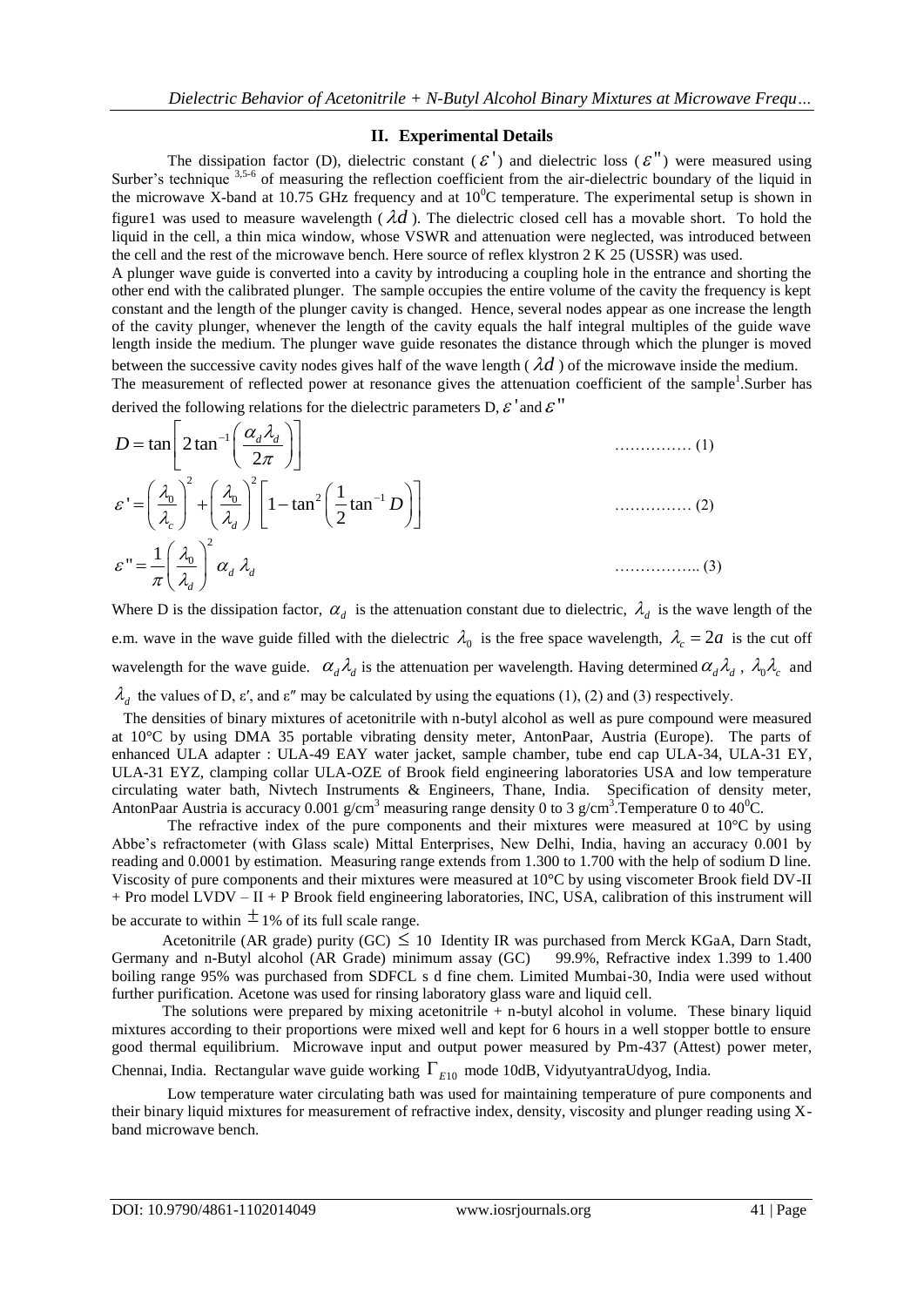

**Figure1.** The experimental setup of microwave X-band bench for the measurement of  $\mathcal{E}'$  and  $\mathcal{E}''$ 

### **III. Result and Discussion**

Currently, there has been considerable advancement in the theoretical and experimental investigation of the dielectric properties of binary system. Liquid mixtures exhibit various phenomenons', which cannot be found in pure substances.The most interesting of the new types of phase equilibrium that arises from the additional quantity of freedom introduced by the possibility of varying the properties of the components. A limited number of studies have been reported for mixtures.

Dielectric constant, tangent of the loss angle (dissipation factor (*D*)), dielectric loss, a.c. conductivity, loss tangent, molar polarization( $P_{12}$ ) and activation energy ( $E_a$ ) for the viscous flow with increasing mole fraction  $(X_A)$  of acetonitrile for the binary mixture  $(C_2H_3N$  and  $C_4H_9OH$ ) are presented in Table (1). The values of viscosity  $(\eta)$ , refractive index  $(n<sub>p</sub>)$ , density, mole fraction of solute and solvent are listed in Table (2) at 10°C temperature and at 10.75GHz microwave frequency.

## **Dielectric constant**



**FIGURE 2** Variation of dielectric constant  $(\epsilon')$  versus mole fraction of acetonitrile in the mixture of (acetonitrile and n-butyl alcohol) at temperature 10°C

The figure 2 shows the variation of the dielectric constant  $(\epsilon')$  versus mole fraction of acetonitrile in the system of acetonitrile  $+$  n-butyl alcohol binary mixtures at 10 $^{\circ}$ C temperature. There is an increasing trend according to P. Job, if dielectric constant (ε′) is plotted against the mole fraction for one of the components of a mixture the nature of the graph provides information about the occurrence of complexion. If the relationship observed is linear, then there is no occurrence of complexion.

On other way, in case of two species are mixed and if complex form between the two species the value by additive property will go through a minima or maxima the complex is at its greatest concentration at a point where the species are joined in the ratio in which they take place in the complex. The curve of dielectric constant against mole fraction so, gives a change in slope at the mole fraction corresponding to the complex. If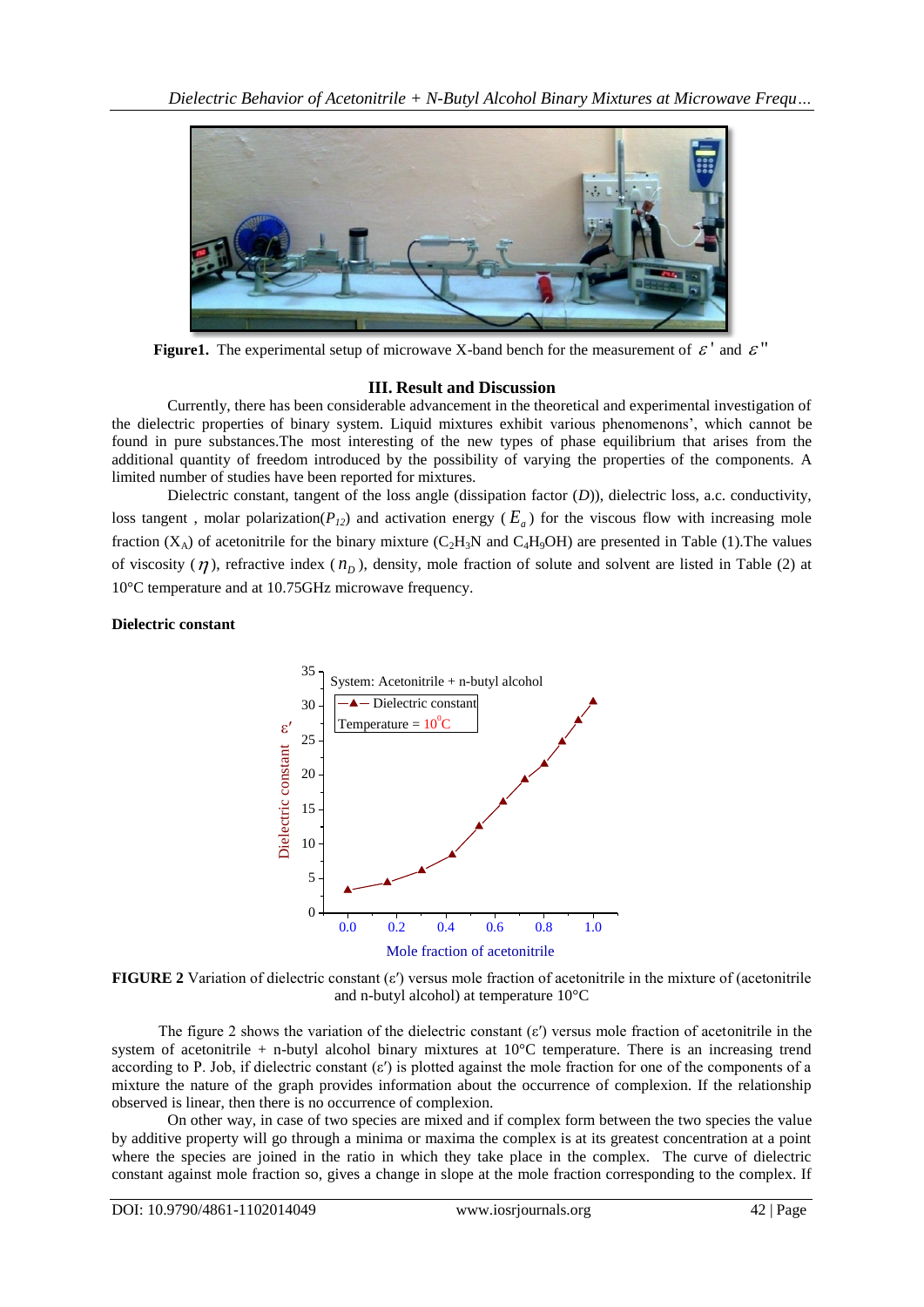the change in slope occurs at a mole fraction of 0.5 then it shows a complex of the 1:1 type and if the change in slope occurs at a mole fraction of 0.7 then it shows a complex of the 2:1 type. In figure 2 the graph shows deviation from linearity, indicating complex formation in the mixture as said by P.Job. The deviation is deviation from linearity, indicating complex formation in the mixture as said by P.Jo<br>maximum at about  $X_A = 0.425502$  mole fraction of acetonitrile at  $10^{\circ}C$ <br> $CH_3 - CH_2 - CH_2 - CH_2 - O - H \cdots \qquad N \equiv C - CH_3$ 

$$
CH_3-CH_2-CH_2-CH_2-O-\overset{\delta_+}{H}\cdots\cdots\overset{\delta_-}{N}\equiv C-CH_2
$$

#### Hydrogen bonding interaction

H-bonding was formed between the H of alcoholic group of n-butyl alcohol and nitrogen of acetonitrile at temperature 10°C.Hence, complex is at its maximum concentration at point  $X_A=0.425502$  indicating the formation of 1:1 complex in the binary. From graph it is clear that, there is intermolecular interaction takes place between solute and solvent [6].Same behavior obtained [7,8]. It is observed that the dielectric constant (ε′) increases with increasing mole fraction of acetonitrile in the binary mixtures of acetonitrile + n-butyl alcohol. Similar value of  $\varepsilon'$  for pure n-butyl alcohol is obtained [9,10]

#### **Loss tangent (tan** $\delta$ **)**

 From figure 3, that the microwave energy absorption in the mixture is greater than that in pure liquids, a maxima in tan  $\delta$  curve taking place at  $X_A$ =0.301699 mole fraction of acetonitrile at 10<sup>o</sup>C temperature in the acetonitrile and n-butyl alcohol mixtures. An interaction causing association between two kinds of molecules is responsible for nonlinear behavior of curve. Similar kind of result was obtained [10].



**FIGURE 3** Variation of loss tangent (tan $\delta$ ) versus mole fraction of acetonitrile in the mixture of (acetonitrile and n-butyl alcohol) at temperature 10°C

#### **Molar polarization**

The values of molar polarization  $P_{12}$  of the mixtures were obtained by the formula.<br>  $P_{12} = \frac{(\varepsilon' - 1)}{(\varepsilon - \varepsilon_0)} \frac{(X_A M_1 + X_B M_2)}{(X_A M_1 + X_B M_2)}$ 

$$
P_{12} = \frac{(\varepsilon' - 1)}{(\varepsilon' + 2)} \frac{(X_A M_1 + X_B M_2)}{d}
$$

Where  $M_1$  and  $M_2$  are the molecular weights,  $X_A$  and  $X_B$  are the mole fraction of solute (Acetonitrile) and solvent (n-butyl alcohol) respectively and *d* is the density of the mixture. (ε′) is the dielectric constant of the binary liquid mixtures.

Solvent – Solvent interaction between kinds of polar protic – polar aprotic solvent is due to hydrogen bonding formation as a result of amphiprotic hydrogen bond acceptor-donor. These solvent-solvent interaction property is depends mainly on various physical properties of solvent such as dielectric constant(ε′),dipole moment, molar polarization, donor number, chemical structure solvatochromic quantitative values of Kamlet Taft hydrogen bond acidity, basicity and dipolarity – Polarizability [11].

Current investigation the concentration of acetonitrile in the system increases the dielectric constant  $(\varepsilon')$ of the acetonitrile and n-butyl alcohol system increases with molar polarization. It is due to the formation of hydrogen bonding between acetonitrile and n-butyl alcohol molecules.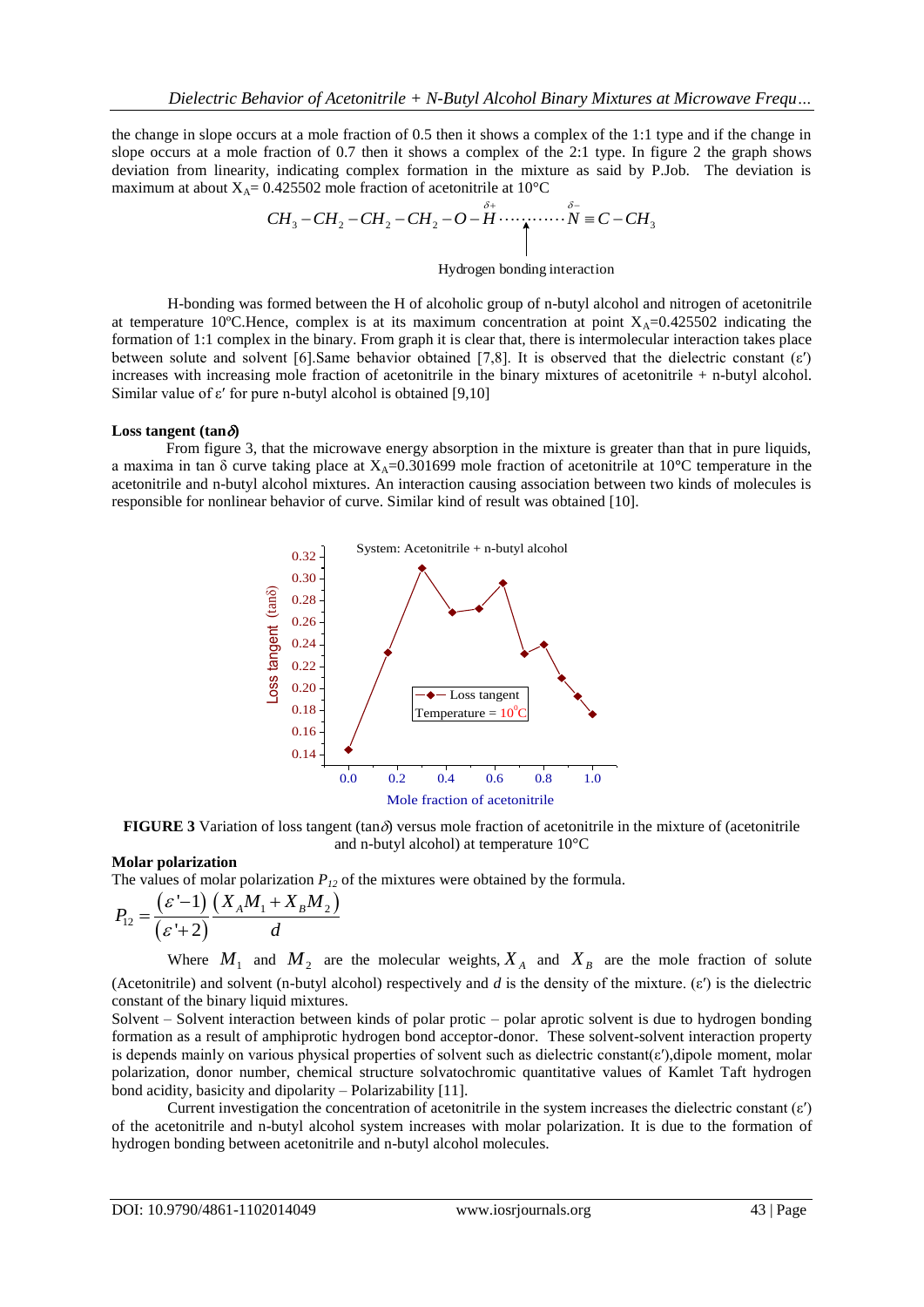

**FIGURE 4** Variation of molar polarization versus mole fraction of acetonitrile in the mixture of (acetonitrile and n-butyl alcohol) at temperature 10°C

In figure 4, The Molar polarization is positive and maximum at  $X_{\text{A}} = 0.535343$  mole fraction of acetonitrile in the binary mixtures of acetonitrile and n-butyl alcohol at temperature 10°C. This corresponds to 1:1 complex in the system. Thus this result about the formation of complex is supported by our earlier conclusion made from figure 2. Similar results have been obtained [10]. This is due to formation of hydrogen bonding and this taken place due to increasing the more concentration of polar solvent. The probable structural arrangement is as follows:

$$
CH_3-C \equiv N^{\delta - \cdots} \cdots H^{\delta +} - O - CH_2 - CH_2 - CH_2 - CH_3
$$

Hydrogen bonding interaction

**A.c. Conductivity**  $(\sigma_p)$ 



**FIGURE 5** Variation of a.c.conductivity  $(\sigma_p)$  versus mole fraction of acetonitrile in the mixture of (acetonitrile and n-butyl alcohol) at temperature 10°C

a.c. conductivity of the mixtures were calculated by using the formula  $\sigma_p = \omega \varepsilon_0 \varepsilon$ "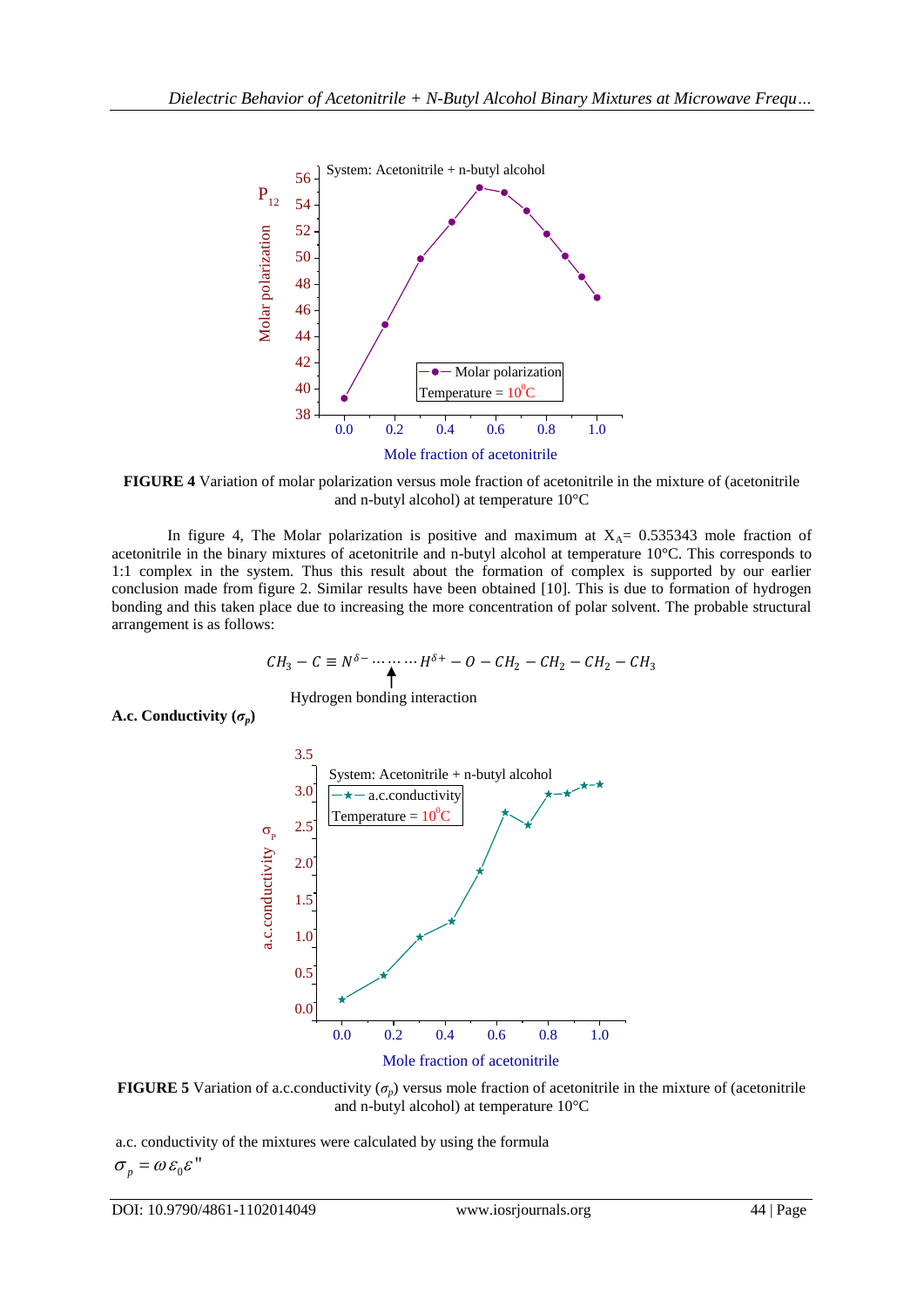$\sigma_p = 2\pi f \varepsilon_0 \varepsilon$ "

 $\varepsilon_p$  = 2.7  $f$ , f = 10.75 GHz,  $\varepsilon_0$  = 8.854187816 × 10<sup>-12</sup> C<sup>2</sup> / Jm

 $\mathcal{E}$ <sup>"</sup> = Dielectric loss of binary liquid mixture

In this work, it is found that (1) Efficiency of transfer of electric charge is increases as mole fraction of acetonitrile in the binary mixtures increases (2) a.c. conductivity depends on dielectric loss (ε″)

(3) Dielectric loss gets increases as a.c. conductivity increases (4) Dielectric loss decreases as a.c. conductivity also get decreases.

Hence, Dielectric loss is proportional to the a.c. conductivity. Therefore, a.c. conductivity depends upon the dielectric loss [11]. a.c conductivity and dielectric loss is presented in figure (5) and (6) respectively.

## **Dielectric loss**



**FIGURE 6** Variation of dielectric loss (ε″) versus mole fraction of acetonitrile in the mixture of (acetonitrile and n-butyl alcohol) at temperature 10°C

## **Refractive Index**



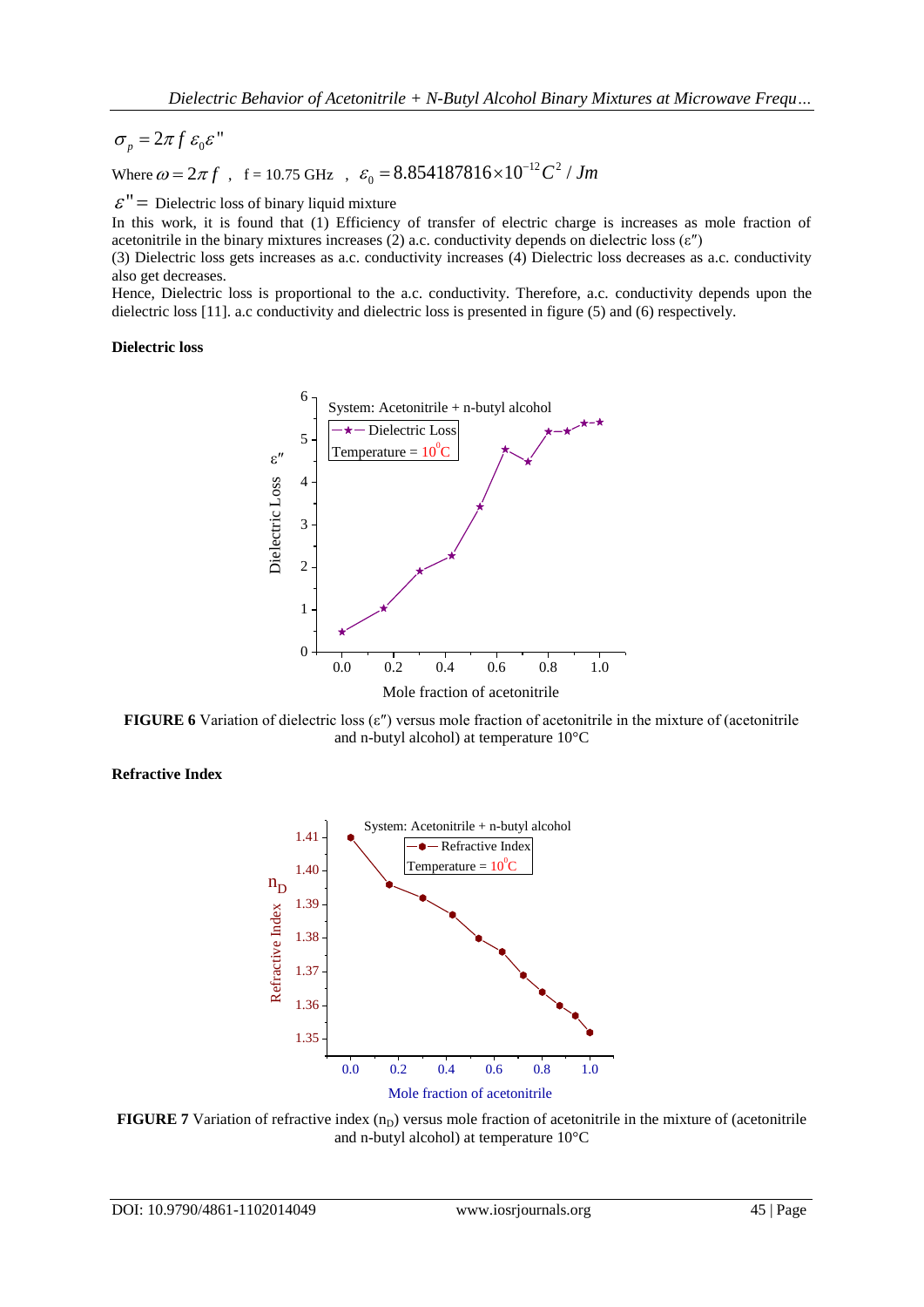In this work, from figure **(7)** it is clear that, the refractive index values are decreasing with increasing concentration of acetonitrile in the binary liquid mixture at temperature  $10^{\circ}$ C. Similar value of refractive index for acetonitrile was obtained [12]. Similar value of refractive index of  $C_4H_9OH$  was obtained [10].

## **Viscosity (***η***)**

 In figure (8) the graph shows the viscosity decreases nonlinearly with increasing mole fraction of acetonitrile. It was decreased quickly up to 0.31699 mole fraction of acetonitrile at temperature 10°C then slowly decreases in the system of acetonitrile +n-butyl alcohol.

 Kenneth Hickey et.al [13] reported similar result. Patric Ngoy Tshibangu et al. [14] reported ionic liquid viscosity is ordinarily influenced by other interactions such as hydrogen bonding and the symmetry of the ions. Similar decreasing trend is obtained [15, 16]. Weak types of dipole induced dipole of interactions are not sufficient to product bulky or less movable entities in system and hence decreased trend of viscosity is observed in the present binary liquid mixtures of acetonitrile + n-butyl alcohol.



**FIGURE 8** Variation of viscosity (*η*) versus mole fraction of acetonitrile in the mixture of (acetonitrile and nbutyl alcohol) at temperature 10°C

**Density (***d***)**



**FIGURE 9** Variation of density (*d*) versus mole fraction of acetonitrile in the mixture of (acetonitrile and nbutyl alcohol) at temperature 10°C

Figure (9) shows the density measurement curve. The values of density of binary liquid mixtures decrease with increasing mole fraction of acetonitrile at 10°C temperature in the binary liquid mixture of acetonitrile + n-butyl alcohol. Similar trends of density are obtained [8, 16, 17, 18, 19]. Similar value of density of pure acetonitrile is obtained [12, 20].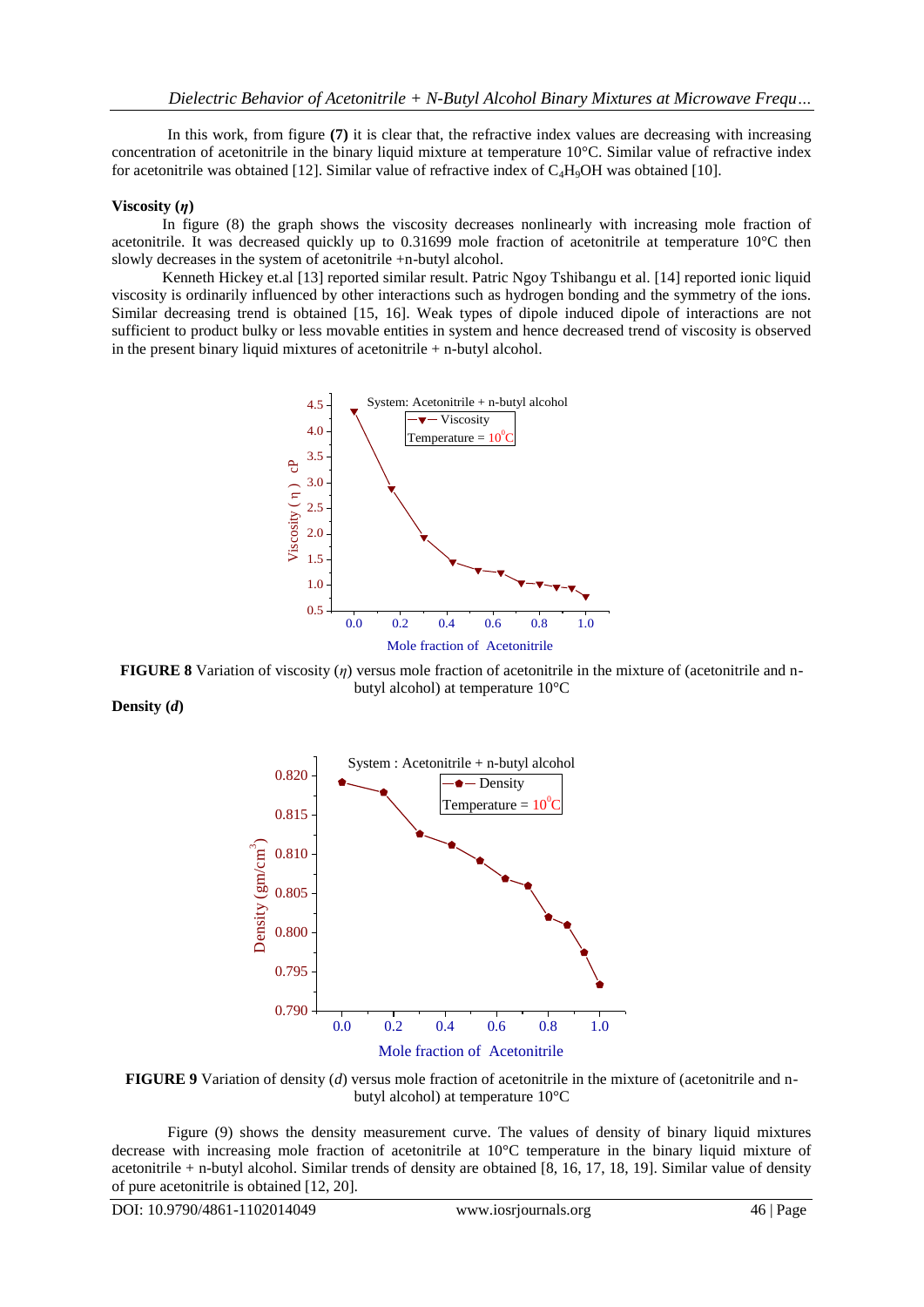| Sr.<br>no. | $X_A$          | D        | $\varepsilon$ | $\varepsilon$ " | $tan \delta$ | $P_{12}$  | $\sigma_{\rm p}$ | $E_{a}$  |
|------------|----------------|----------|---------------|-----------------|--------------|-----------|------------------|----------|
|            | $\overline{0}$ | 0.162761 | 3.304552      | 0.477243        | 0.14442      | 39.309059 | 0.285414         | 6.159998 |
| 2          | 0.161088       | 0.254351 | 4.438866      | 1.034311        | 0.233012     | 44.92181  | 0.618569         | 5.923565 |
| 3          | 0.301699       | 0.329787 | 6.166707      | 1.91089         | 0.309872     | 49.939664 | 1.142807         | 5.699383 |
| 4          | 0.425502       | 0.281984 | 8.437235      | 2.274155        | 0.269538     | 52.748242 | 1.360057         | 5.5395   |
| 5          | 0.535343       | 0.281198 | 12.566456     | 3.428942        | 0.272865     | 55.360518 | 2.050677         | 5.474213 |
| 6          | 0.633456       | 0.303221 | 16.118297     | 4.774496        | 0.296216     | 54.985779 | 2.855384         | 5.452153 |
|            | 0.721625       | 0.236414 | 19.354704     | 4.487686        | 0.231865     | 53.593159 | 2.683858         | 5.354084 |
| 8          | 0.801289       | 0.244499 | 21.610202     | 5.19262         | 0.240286     | 51.833793 | 3.105443         | 5.343267 |
| 9          | 0.873622       | 0.212983 | 24.813993     | 5.205644        | 0.209787     | 50.148762 | 3.113232         | 5.309509 |
| 10         | 0.93959        | 0.195687 | 27.927227     | 5.392119        | 0.193077     | 48.567526 | 3.224754         | 5.29779  |
| 11         |                | 0.178984 | 30.654665     | 5.420051        | 0.17681      | 46.98603  | 3.241458         | 5.194055 |

**Table 1** Mole fraction of solute ( $X_A$ ), dissipation factor (*D*), dielectric constant ( $\varepsilon'$ ), dielectric loss ( $\varepsilon''$ ), loss tangent (tan  $\delta$ ), molar polarization ( $P_{12}$ ), a.c.conductivity ( $\sigma_p$ ) and activation energy ( $E_a$ ) of binary liquid mixtures of acetonitrile and n-butyl alcohol at 10°C

**Table 2** Mole fraction of solute (X<sub>A</sub>), mole factor of solvent (X<sub>B</sub>), density (*d*), viscosity (*η*), refractive index  $(n<sub>D</sub>)$ , of binary liquid mixture of acetonitrile and n-butyl alcohol at 10<sup>o</sup>C

| <i><u>DII - </u></i> | ╯<br>-1 - |          |                         |         |         |
|----------------------|-----------|----------|-------------------------|---------|---------|
| Sr.<br>no.           | $X_A$     | $X_{B}$  | d<br>gm/cm <sup>3</sup> | η<br>cP | $n_{D}$ |
|                      | $\Omega$  |          | 0.8192                  | 4.4     | 1.41    |
| $\overline{2}$       | 0.161088  | 0.838912 | 0.8179                  | 2.89    | 1.396   |
| 3                    | 0.301699  | 0.698301 | 0.8126                  | 1.94    | 1.392   |
| $\overline{4}$       | 0.425502  | 0.574498 | 0.8112                  | 1.46    | 1.387   |
| 5                    | 0.535343  | 0.464657 | 0.8092                  | 1.3     | 1.38    |
| 6                    | 0.633456  | 0.366544 | 0.8069                  | 1.25    | 1.376   |
| $\overline{7}$       | 0.721625  | 0.278375 | 0.806                   | 1.05    | 1.369   |
| 8                    | 0.801289  | 0.198711 | 0.802                   | 1.03    | 1.364   |
| 9                    | 0.873622  | 0.126378 | 0.801                   | 0.97    | 1.36    |
| 10                   | 0.93959   | 0.06041  | 0.7975                  | 0.95    | 1.357   |
| 11                   |           | 0        | 0.7934                  | 0.79    | 1.352   |

## **Activation Energy (***Ea***)**



**FIGURE 10** Variation of activation of energy (*Ea*) versus mole fraction of acetonitrile in the mixture of (acetonitrile and n-butyl alcohol) at temperature 10°C

In chemistry the term activation energy is introduced by the Swedish scientist Arrhenius. It is defined as the minimum energy that must be given to a chemical system, containing potential reactants, in order for a chemical reaction to take place, in other way, Activation energy is defined as minimum energy required to start a chemical reaction. The activation energy is generally denoted by *Ea*. Activation energy can be thought of as the height of the energy barrier separating 2 minima of potential energy of the reactants and products of a reaction. For a chemical reaction to continue at a reasonable rate, there should exit an appreciable number of molecules with energy greater than or equal to the activation energy. Activation energy depends upon the nature of the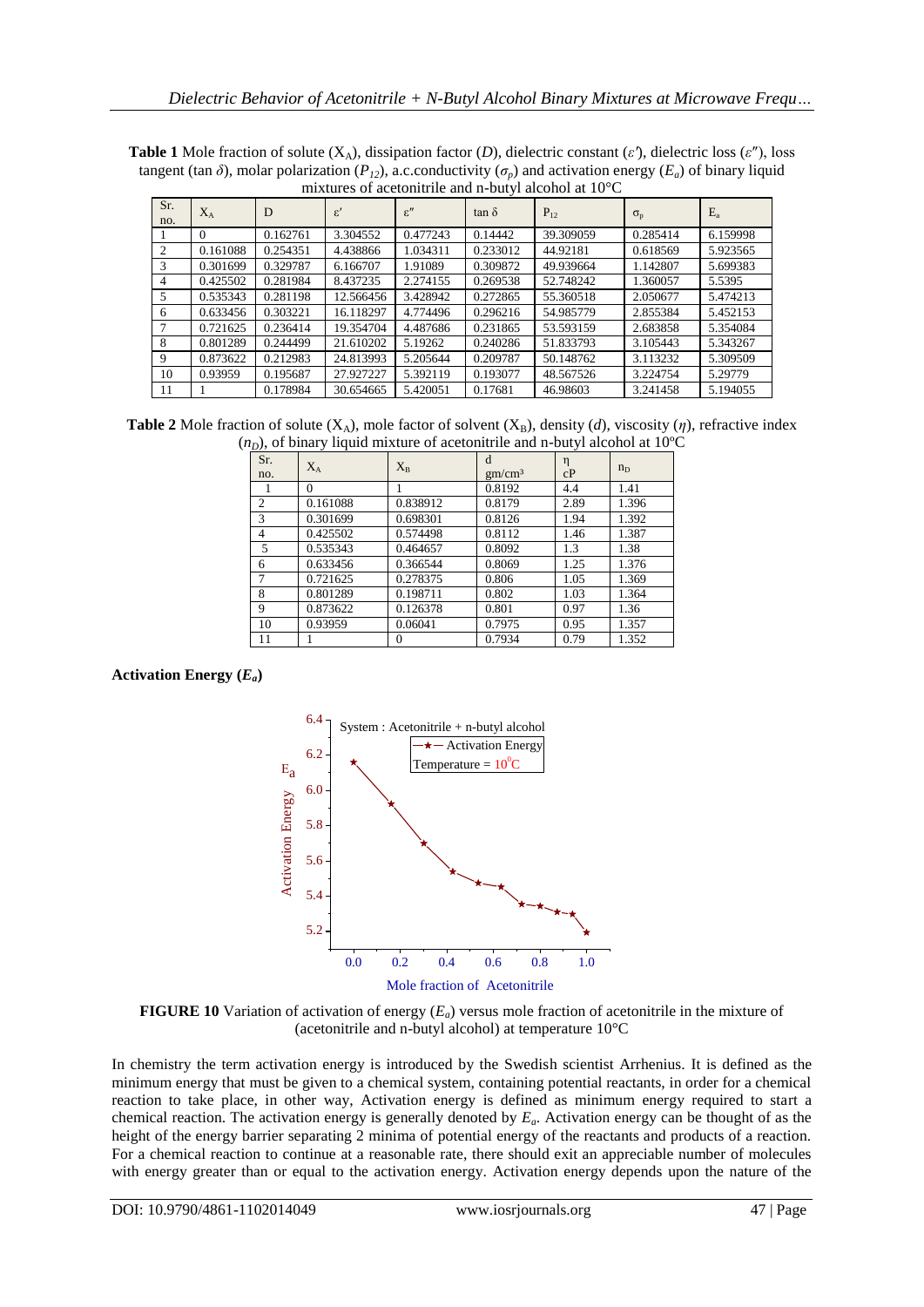reaction fast reaction generally represent by a small  $E_a$  and slow reaction with a large  $E_a$ . The graph of Activation energy versus mole fraction  $(X_A)$  of Acetonitrile in the system is presented in figure (10). We observed that activation energy decreases with increasing molar concentration of acetonitrile in the binary mixture of acetonitrile + n-butyl alcohol. Same nature of graph is obtained [21]. Figure (10) shows that activation energy of binary mixture verses mole fraction of actonitrile.

## **IV. Conclusion**

 The values of dielectric constant, dielectric loss, molar polarization, a. c. conductivity, activation energy for the viscous flow, viscosity, density, refractive index, have been presented for acetonitrile+ n-butyl alcohol binary mixtures at various molar concentrations and at temperature 10ºC

The values of dielectric constant, dielectric loss, loss tangent, molar polarization, activation energy, viscosity, refractive index, density are all positive values for different molar concentrations at temperature 10ºC in the binary mixtures of acetonitrile  $+$  n-butyl alcohol. These studies suggested that there is the strong interactions between acetonitrile + n-butyl alcohol molecules.

In the present paper it is found that

- 1) The dielectric constant for the system acetonitrile + n-butyl alcohol gets increases as the molar concentration of acetonitrile in the binary system increases. This is because the molar concentration of acetonitrile in the binary system increases and also due to the dielectric constant of simple acetonitrile is greater than the alcohols.
- 2) Loss tangent curves indicates large microwave energy absorption takes place at  $X_A=0.301699$  mole fraction of acetonitrile at temperature 10ºC
- 3) Efficiency of transfer of electric charge is increases as the mole fraction of acetonitrile in the binary mixture increases.
- 4) Dielectric loss is proportional to a. c. conductivity of the binary liquid mixtures of acetonitrile + n-butyl alcohol.
- 5) Higher the viscosity lowers the a. c. conductivity in the binary system at temperature  $10^{\circ}$ C.
- 6) The macro molecular properties (viscosity, density) indicate the interaction between the molecules of system will depend upon the structure breaking interaction process.
- 7) Refractive index, viscosity, density, and activation energy got decreases as molar concentration of acetonitrile in the binary mixture increases at temperature 10°C. This is due to at least one of the component in the acetonitrile  $+$  n-butyle alcohol binary mixtures exhibits hydrogen bonding.
- 8) At 1:1 ratio of binary mixtures in the system acetonitrile + n-butyl alcohol shows that there is an involvement of intermolecular interaction between solute and solvent is more. H-bonding was formed between the H of (Primary alcoholic hydrogen) and nitrogen of acetonitrile at temperature 10ºC. There is an intermolecular interactions among the atoms and molecules of the binary mixtures leading to H-bond formation of the type 1:1 complex formation between acetonitrile and n-butyl alcohol molecules at 10ºC temperature.

#### **References**

- [1]. A.P.Jogdand and Dr. P.L.Kadam , Dielectric behavior of acetonitrile + methanol binary mixtures at microwave frequency. IOSR journal of Applied physics (IOSR-JAP), e-ISSN: 2278-4861, vol. 6, Issue Iver. IT(Feb 2014), pp. 14-22
- [2]. A.P.Jogdand, Dielectric behavior of acetonitrile + n-butyl alcohol binary mixtures at microwave frequency at 40**°**C ,E-ISSN 2348- 1269, P-ISSN 2349-5138,2018 IJRAR JANUARY 2019,Volume 06, Issue 1
- [3]. P.J. Singh and K.S. Sharma Dielectric behavior of ketone-amine binary mixtures at microwave frequencies pramana Journal of Physics Vol. 46, No.4, April 1996, Pp. 259-270.
- [4]. Shantilal Oswal, Can. J. Chem. 66, 111 (1988).
- [5]. W.H. Surber, 1, Appl. Phys. 19, 514 (1948)<br>[6]. P. Job Ann. Chem. 9, 113, (1928)
- [6]. P. Job Ann. Chem. 9, 113, (1928)
- [7]. Narwade. B. S, Gawali. P.G., Pande Rekh. and Kalmse, G. M. J. Chem. Vol.117 No.6 November 2005. PP673-676.
- [8]. Mehta, S. K. Sharma, A. K. Bhasin, K.K. Prakash, R.Fluid phase Equilib 201,203-216, 2002.
- [9]. Mohammed N. Afsar, Nattakarn, Suwanvisan, and Yong wang Vol. 48, NO. 2, 275-281, Feb. 2006.
- Narwade Bhanudas Sheshrao, Thermodynamic properties and related studies of polar liquids at microwave frequencies, thesis SRTMU Nanded, Maharashtra India, 2006, P. No. 45-46.
- [11]. Chaudhari H.C. and ShindeIndian V.J. Journal of Pure and applied physics vol.50 January 2012, pp. 64-66.<br>[12]. K. Abeer Shams Journal of Al. Nahrain University Vol. 14 (2), June, 2011, Pp. 75-85.
- K. Abeer Shams Journal of Al. Nahrain University Vol. 14 (2), June, 2011, Pp. 75-85.
- [13]. Kenneth Hickey and W. Earle Waghore, J. Chem. Eng. Data 2001, 46, 851-857.
- [14]. Patrick Ngoy Tshibangu, silinclile Nomathemba Ndwandwe, Ezekiel Dixon Dikio Int. J. Electro chem. Sci. 6,(2011),2201-2213.
- [15]. Patil Sujata S. and Mirgane Sunil R., Pelagia Research Library. Advances in applied science research 2013, (4), 242-250, ISSN : 0976-8610, Coden (USA) AASRC.
- [16]. Chandra mohan Saxena, ArchanaSaxena, Ashok Kumar Srivastava and Noveen Kumar Shukla, American chemical science journal 3 (4), 468-478, 2013, Science Dome in international.
- [17]. Jeevanandham P, Kumar S. Periyasamy, P. and Sedhumatharen K. Int. J. of Recent Scientific research Vo. 3 Issue 10 pp. 878-883, October 2012.
- [18]. George Ritzoulis, Can J. Chem. 67 (1989),1105.